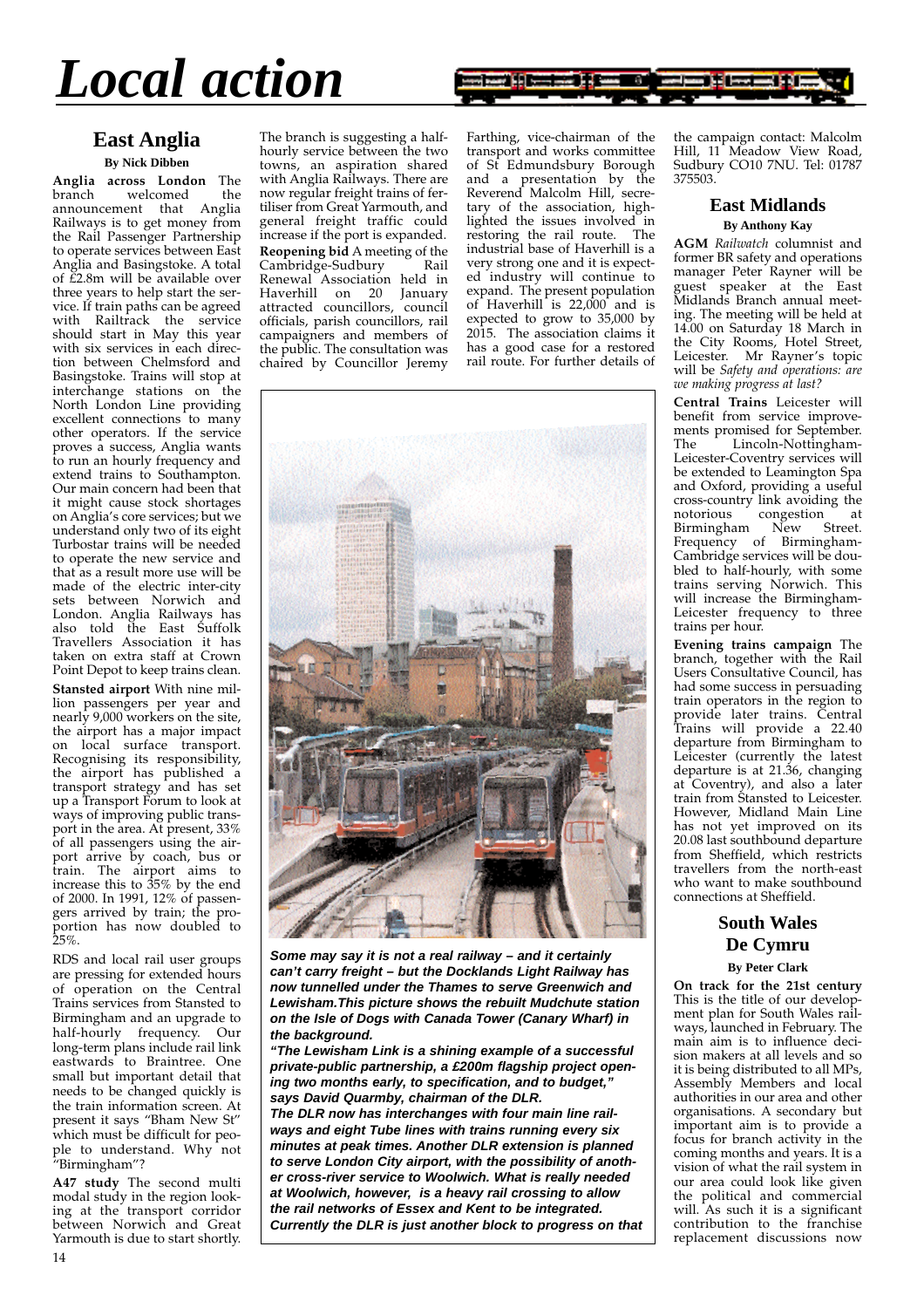

under way, but it goes beyond that to include some longerterm possibilities which we feel should be floated now, to get them on the agenda for discussion by various bodies. Copies are available to members at £2.50 from RDS South Wales (to whom remittances should be made payable), 84 North Street, Abergavenny NP7 7ED.

**National Assembly** In advance of our development plan we submitted an abbreviated version entitled *Rail Developments for the 21st Century* to meet a deadline in November. The Welsh Assembly's environment committee has resolved to develop a series of long-distance coach services linking various parts of Wales, including routes not served by rail or served only by roundabout journeys. Our position is that such links should be regarded as complementary to, not instead of, developing rail services, with proper road-rail integration, timetabling and through ticketing.

# **Midlands**

**By Alan Bevan**

**Lobby time** November and December proved to be a busy time for rail lobbying in the Midlands given our contributions to the BBC's excellent Rail Week and several other important issues. On 16 December a group visited the Parry People Mover in Cradley Heath where the semi-metro prototype for trials on the Stourbridge Town branch was sampled. In November we published our idea for an extra platform on the<br>spare through line at spare through Wolverhampton station to ease serious congestion.

For the turn of the year we announced our quest to reopen the 22-mile Stourbridge-Walsall-Lichfield route as our top priority millennium challenge for both passenger and freight traffic. Following presentations Centro has now agreed to feature this route in its new 20-year strategy.

Representatives of RDS Midlands attended a stakeholders meeting into major capacity constraints around the Birmingham area and we have submitted our suggestions, including the creation of six tracks from Proof House Junction to New St station by opening out the twin tunnels.

The Midlands branch has also made a start towards co-ordinating views and ideas ahead of the refranchising opportunities for the Central Trains network. At our annual meeting at St Martin's church hall in

Birmingham's Bull Ring on Saturday 19 February the guest speaker was Graham Smith, planning director for English Welsh & Scottish Railway.

# **Mid Wales**

#### **By Chris Magner**

**Talyllyn Railway** Since its formation at a meeting in Birmingham during October 1950, the Talyllyn Railway Preservation Society and the Talyllyn Railway Company have always been good supporters of the Cambrian Coast Line. The 1952 Ealing<br>Comedy The Titfield  $Comedy$ Thunderbolt, was based on the efforts to revive the Talyllyn Railway using volunteer labour. It is interesting to reflect on one of the perceptive comments made in the film that if the local railway closed and was replaced by cars and buses, then soon afterwards, the roads would be flooded with such traffic!

#### **North Midlands By Bill Collins**

**Farewell John Branch chairman**<br>John Thelwell died in John Thelwell December. He will be missed, having given his time generously to both RDS and the Leicestershire and Northamptonshire Rail Action Committée.

**Watchdog speaks** Former official rail watchdog David Bertram will speak at the branch AGM to be held at the Winding Wheel Theatre in Chesterfield on Saturday 25 March at 14.00.

# **North East**

**By Peter Wood**

**Meetings** Branch meetings at approximately two-monthly intervals continue to be varied, stimulating and successful. Recent speakers have included the highly entertaining and equally enterprising Alex Nelson, proprietor of Chesterle-Track, David Bishop, general manager north of Northern Spirit, Peter Stoner and Gordon Harrison from Northumberland County Council (talking about reopening the Ashington, Blyth and Tyne line for passengers) and Don Heath from Virgin Trains.

**Campaigning** Alongside the regular meetings the branch has stepped up its campaigning activities. Railtrack's Network Management Statement makes encouraging reference to the reopening of the Leamside line (including new stations for passenger services) and the restoration of passenger services to the Ashington, Blyth and Tyne line. Our stations survey has been well received and we are seek-

ing better publicity for runabout/rover tickets in the region which currently only seem to be available under the counter. We are turning our attention now to the need to reestablish a rail user group for the Tyne Valley line

**Stations survey** Branch members have recently surveyed all the region's railway stations (Esk Valley apart), looking at facilities, location, signing and integration with other forms of transport. The report, with recommendations, has been discussed with Railtrack, GNER and Northern Spirit and was very well received by them.

On the initiative of Railtrack a pilot project is being undertaken involving five stations served by Northern Spirit (Cramlington and Morpeth on the ECML and<br>Prudhoe. Stocksfield and Prudhoe, Stocksfield Wylam on the Tyne Valley line). The local authorities are also cooperating enthusiastically with a view to effecting a number of improvements at little additional cost. GNER has also proved very responsive, keen to share its plans for its stations and take on board constructive comments.

**Service developments** The

extension of the Tyne and Wear Metro to Sunderland and South Hylton has finally been given the green light, which we welcome. Apart from doubling rail services between Sunderland and Newcastle it will allow Northern Spirit to cascade a number of Pacer trains to improve services elsewhere in the region. A more frequent Sunderland-Hartlepool service is expected in May.

**Freight** Blyth is being used to ship coal to Tilbury. It arrives by rail from RIB's open cast mines in Northumberland. There have been sporadic coal trainloads again to Camus power station and two successful trial trains carrying steel coil from the Port of Tyne to Wolverhampton. It is hoped the closure of Ellington colliery in Northumberland will allow coal to be brought in by rail to the Alcan smelter in that county.

It is understood a Fairmont tracklaying machine imported from the USA for work on the West Coast main line modernisation is being tried out on the Leamside line, helping to get the branch ready for re-opening.

**New secretary** Ian Walker has taken over as branch secretary

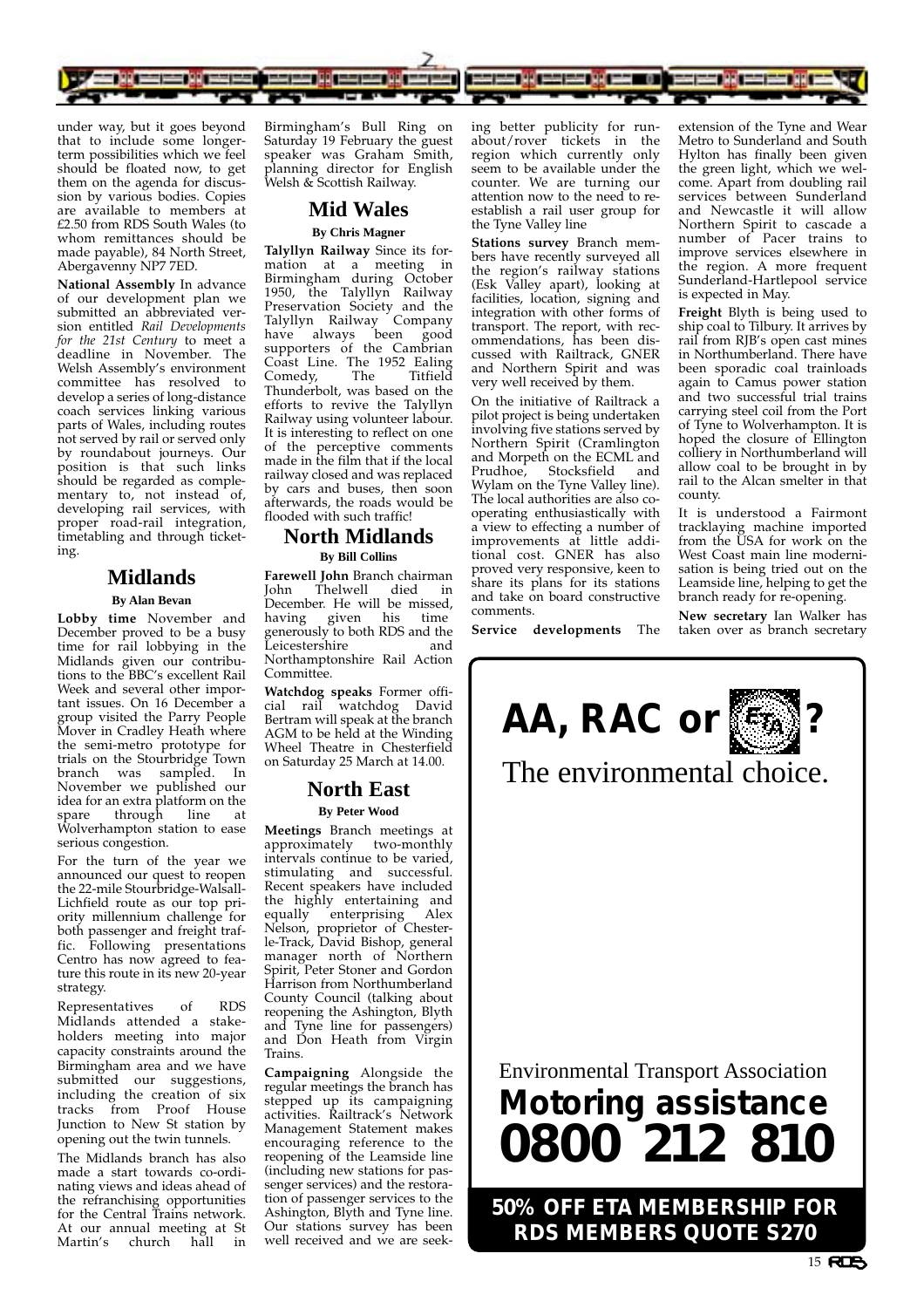# *Local action*



following Peter Atkinson's departure from the region. Grateful thanks to Peter for all his hard work and best wishes for the future.

**Consultation** We have also participated in the consultation exercises organised both by One North East (the new regional development agency) and the Association of North East Councils in relation to transport issues and regional economic<br>strategy/regional planning strategy/regional guidance.

# **Scotland**

#### **By David Hansen**

**Extra trains** By September ScotRail expects to have three spare 158s, following the introduction of 170s and the hand back of some 158s. Two are earmarked for the Edinburgh Crossrail scheme. It would be an excellent demonstration of commitment to sustainable transport if the third could be used for a Stirling-Alloa service. The Scottish Parliament simply has to provide the money and planning can commence. In comparison to the excessive number of roads built around Stirling in the past decade the cost would be negligible.

**Money gap** The Edinburgh Crossrail and the Larkhall scheme in the west have been delayed by a funding gap. Most of the funding package is in place but the last part needs to be assembled. This funding is in marked contrast to road funding, where £92 million was made available just for the traffic-generating A1 and M77, without the sponsors having to assemble any sort of funding package. Meanwhile the whole Scottish Public Transport fund remains stuck at a miserly £30 million a year. So much for integrated transport. The cynical might conclude that the funding hurdles are designed to ensure that as few rail schemes as possible are funded. The two road schemes were funded despite not being compared with sustainable alternatives. Such comparisons have been promised for years, but promises seem to count for little. We may have a very good transport minister, but it seems she is not supported by her colleagues, whose transport policies are very old indeed. Time the Government took its words on modernisation and new ideas seriously perhaps?

**Winter highlight** RDS Scotland was very pleased to welcome ScotRail managing director Alastair McPherson to our meeting in November. In an inspiring talk Alastair outlined some 16

of his plans, which have been publicised as ScotRail 2000. Particularly encouraging was his feeling that it is better to have 10 passengers paying £5 each than 5 passengers paying £10 each. This is The People's Railway espoused by Ron Cotton, probably the best marketer BR ever had. An aspiration for an hourly Fife to Glasgow



**The new Luton Airport Parkway station is now open with an impressive four-trains an hour service during the day, and a limited service through the night. Thameslink offers a tremendous service with links to many other rail and Underground lines. It was RDS which campaigned for the creation of Thameslink and is now calling for the Thameslink 2000 scheme to be implemented as soon as possible.**

service was also welcome. The competing buses run every 30 minutes so the business is there.

**Coal complaints** The operators of that rarity in "New Britain", a deep coal mine, have been complaining that rail freight operator EWS is not giving them a good service to transport coal from Longannet to England. EWS had to find new markets following the ending of deep mining and has been successful in competing to take imported coal from port to customer. Following a quick reaction these complaints have subsided.

**New timetable** The central Scotland timetable has been recast to allow for 15-minute intervals between Edinburgh and Glasgow and a number of other changes and potential services. It has had a rocky start in places but some tweaking has already produced improvements. The tight timetable has been something of a shock for the operators. If it starts off well then it usually works for the rest of the day but a bad start is difficult to recover from ficult to recover Compared to timetables operated in Glasgow and many other English cities the timetable is not that tight, so hopefully the staff will get used to it.

> **Station regeneration** ScotRail has pointed out that the red seats, mentioned in *Railwatch 81*, removed from Haymarket are to be refurbished and used in Fife and the Bathgate line. This issue's station regeneration oddity is sta-<br>tion clocks at tion clocks Waverley. Not too many years ago the<br>dial clocks were dial clocks replaced by digital clocks. Now dial clocks are being are being strapped on to empty digital clock casings. Curious. A very good regeneration is that the ripped plastic sheets that form the "roof" on parts of Waverley are being replaced with glass. This would have been better to do in the summer, but at least it's happening. The result looks very good. It's nice to be<br>able to praise  $\frac{6}{9}$ hle to Railtrack.

**Goodbye old friends** With the exception of a few enthusiasts everyone breathed a big sigh of relief when the elderly

diesel multiple class 117 trains on Fife services retired at the end of November. Since they replaced steam trains they have given valuable service, but they should have been replaced a decade or two ago. They were literally held together by sticky tape in places (not vital places I hasten to add). Some are being retained at Perth for a time. The Fife timetable immediately became more reliable and more capacity is to be provided soon. Class 170s are operating an increasing number of services from Glasgow to Aberdeen, so Fife has seen a change from the oldest to the newest trains.

**Borders report** Every week brings a new rumour about the conclusions of the Virgin-Government funded report into rail services for the neglected but beautiful Borders area. It seems likely the report has used a very narrow definition of costs to evaluate the various options. If such definitions were applied to Borders roads then most of them would be closed. So much for integrated transport.

**SPADS** It's rare for a railway term to make it into the mainstream media, but everybody is still talking about them. To keep things in proportion ScotRail had 35 SPADS last year, out of 580,000 trains passing 6,000,000 signals. That's an extremely good record rather than a cause for concern. Many of these SPADS were of one or two yards.

**Juniper delays** The class 334 trains to replace the last Blue Trains in Glasgow and allow a cascade on to the North Berwick line are at last being tested. In customary fashion this is a slow process. Passengers may use them sometime this year.

**Seated sleepers** Seating coaches for sleeper trains have been introduced. These replace the old guards van by a seated coach with guard's hutch and a small luggage space (with no wide doors to allow access). When publicised this service should be popular with those who can't sleep on a sleeper.

**Franchise extension** It's time for the SRA to act strategically. Twenty-year franchises are an unparalleled opportunity to get real railway development from the industry. In management speak the SRA should leverage real improvements from this<br>round of franchising franchising. Electrification of the Edinburgh-Aberdeen-Glasgow triangle and to Inverness, a whole host of new and improved local services, the Dornoch Bridge, freight terminals and airport links are just a few projects that should be delivered in return for the franchises. That's the way to get people out of their cars. We wait with interest to see whether the SRA and Government is up to the job of delivering an integrated transport system.

## **Severnside**

#### **By Alan Bevan and Phil Morris**

**New bridge obstructs rail route** RDS has been actively protesting about plans by Cheltenham Council and Waitrose to impose a formidable obstruction along the disused Cheltenham-Honeybourne rail route contrary to the county council's policy and Government's planning, policy and guidance number 13 which should protect the route.

Railtrack and EWSR formally declared their interest in reopening the line in March 1999 but the council seems to prefer an expensive deviation north of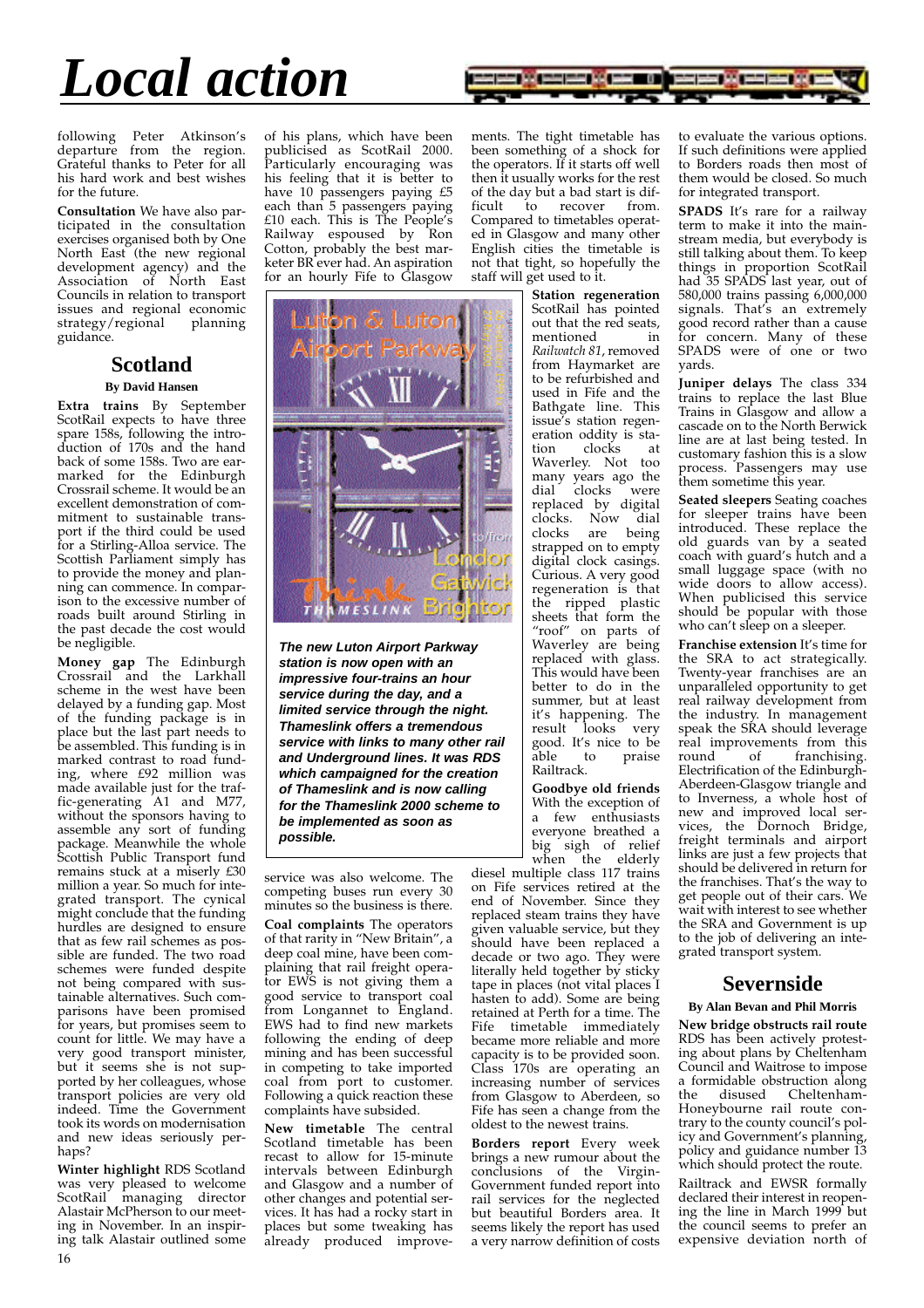

Cheltenham. In conjunction with the provision of new supermarkets on the St James site the council gave approval in November 1999 for Waitrose to breach and massively alter the existing embankments with a new flying footbridge across a new link road. The scheme removes a conventional 16ft headroom rail bridge and substitutes a "Sydney Harbour" lookalike span of 52 metres, 2.3 metres above the existing formation level, and incapable of carrying any light or heavy rail traffic. Any resumption of rail services would entail the very costly removal of the entire footbridge and its replacement with a new double-width heavyweight bridge resting on new abutments and central piers.

To reach the new bridge height the council plans to raise and narrow the 100 metres-long embankments leaving a mere three-metre wide path along a formidable 1:28 gradient. The cumulative effect of these works is to obstruct a strategically important rail route and we must therefore continue with our strongest possible objections. The branch issued a press release in December in a bid to protect the route.

Protesters are angry that earlier representations about the route, which produced assurances that the trackbed and way would remain available, have proved to be false. RDS is calling on the Government and Strategic Rail Authority to uphold its existing directive (as set out in PPG13 para 5.8).

### **South East By Trevor Jones**

**Guildford priorities** RDS has listed the following priorities for Guildford in a submission to<br>Surrey County Council: Surrey County Council: Improved pedestrian access between main rail station, bus station, and town centre, new suburban rail stations in the town, new rail link and direct services to Heathrow Airport and reinstated rail service to Cranleigh, preferably as a mainline railway with through services to points north, north-east, or north-west of Guildford.

Key speaker at one meeting was the Mayor of Guildford, Dr Robert Blundell, who demonstrated his keen interest in public transport by arriving by bus in full regalia instead of in the Mayoral car. Dr Blundell spoke on the need for new suburban stations, especially at Merrow, on the existing railways within the built-up area of Guildford. Afterwards County Councillor Tom Sharp reminded us of past proposals including Cranleigh

re-opening, a local Metro operation on existing lines with lots of little stations, and more recently a Variable Level Rail scheme (or monorail) on a totally new alignment from the town centre to the university and hospital to the west. All are agreed that Guildford needs something to overcome chronic traffic congestion, but the proposed Merrow and other mainline stations have a lot of oppositon (mostly fear of commuter parking).

James Birt of South West Trains, who is their Woking general manager, told of good things happening on SWT, such as new 24hour press-button Customer Information Points at 175 of their 176 stations (no point at Waterloo!) and CCTV security

tions on Paddock viaduct, and local representations have been made to Railtrack. Rural bus links are now available from Honley and Denby Dale rail stations. Services over the Penistone line are well loaded, unfortunately, revenue is not always being collected owing to inadequate time between stations and faulty ticket machines.

**James Towler** Plans to unveil a memorial plaque to our late branch chairman at Settle station have been delayed until the spring.

**Leeds First** A new Customer Information System with a brand new train information board has been fitted. New track was laid to the east of Leeds to increase the speed, comfort and The next branch meeting will be in Brighouse, following the reopening of the rail link to the town after an absence of 30 years. The venue will be the Civic Hall, Bradford Road, Brighouse on Saturday 17 June, commencing at 14.00.

## **South West By Gerard Duddridge**

**Cornwall LTP** We commented that the draft local transport plan gave a good overview of transport in Cornwall but it lacked ambition to develop the Cornish railway network for local rail travel. This perhaps reflects the view of the wider community to consider the railway in Cornwall as only having



**The first station to open in the 21st century: Dunfermline Queen Margaret station began operation in January and is well situated for the hospital, which has parking problems like many other hospitals. The next station to open in Fife should be in east Kirkcaldy. This will complete the long gestation of stations in south Fife that started with Thornton. Congratulations to Fife Council for progressing these despite endless problems.**  Pictures: David Hansen

cameras at 102 stations, new revenue protection staff and barriers, efforts to remove graffiti, and new rolling stock now being delivered.

Local RDS organiser Trevor Jones has been invited to join representatives from other local environmental groups for a meeting with consultants appointed by Surrey County Council to seek solutions to the county's chronic traffic problems.

# **Yorkshire**

#### **By Peter G Davies**

**Elland** West Yorkshire Transport Authority has decided a station at Elland is not justifiable as it would attract less than 150 passengers a day. New stations which are being evaluated on the Calder Valley line are at Salterhebble, Hipperholme, and Laisterdyke. It is hoped a revaluation of the proposal for the new station at Elland will be considered at a later date.

**Huddersfield-Penistone-Sheffield** Concern has been expressed about weight restricflexibility of journeys to and from the east end approach of the station.

Work on the Globe Road Bridge will increase track capacity by 50% and give major lines into Leeds a dedicated route into the station, making journeys faster and more reliable.

**Baildon** Improvements in the Baildon area are being campaigned for by the local community, and they include a direct rail service from Baildon to Leeds, a covered seating area, and a direct bus link to Baildon village.

**Kildwick and Crosshills** It is hoped sufficient finance will be found for a feasibility study to be carried out into the provision of a new station at this location on the electrified Airedale line between Leeds and Skipton.

**Branch meetings** The annual general meeting of the Yorkshire Branch will be held at the Queens Hotel, Leeds, on Saturday 18 March, at 20.00 and the guest speaker will be Alan Whitehouse, transport correspondent for BBC Look North.

a role for transport to Plymouth, London and the north. We suggested there is potential to integrate rail and bus services to form a premier network of hourly to half hourly rail and bus services.

Trerulefoot was the only new station site considered by the LTP on the Cornish main line. However, opportunities for new stations were identified by RDS at Marazion, Carn Brea (Pool), Grampound Road and with diversion of Newquay to Par trains via St Dennis and St Austell, a station in the Charlestown-Carlyon Bay area. Work is also needed to restore double track between St Austell and Truro (Burngullow to Probus section) and passing places to be provided on the Falmouth branch for increased service frequency.

**North Devon** Despite representations to Devon County Council by both RDS and the North Devon Rail Users Group , it has granted itself planning<br>permission to built the to built the Barnstaple western bypass